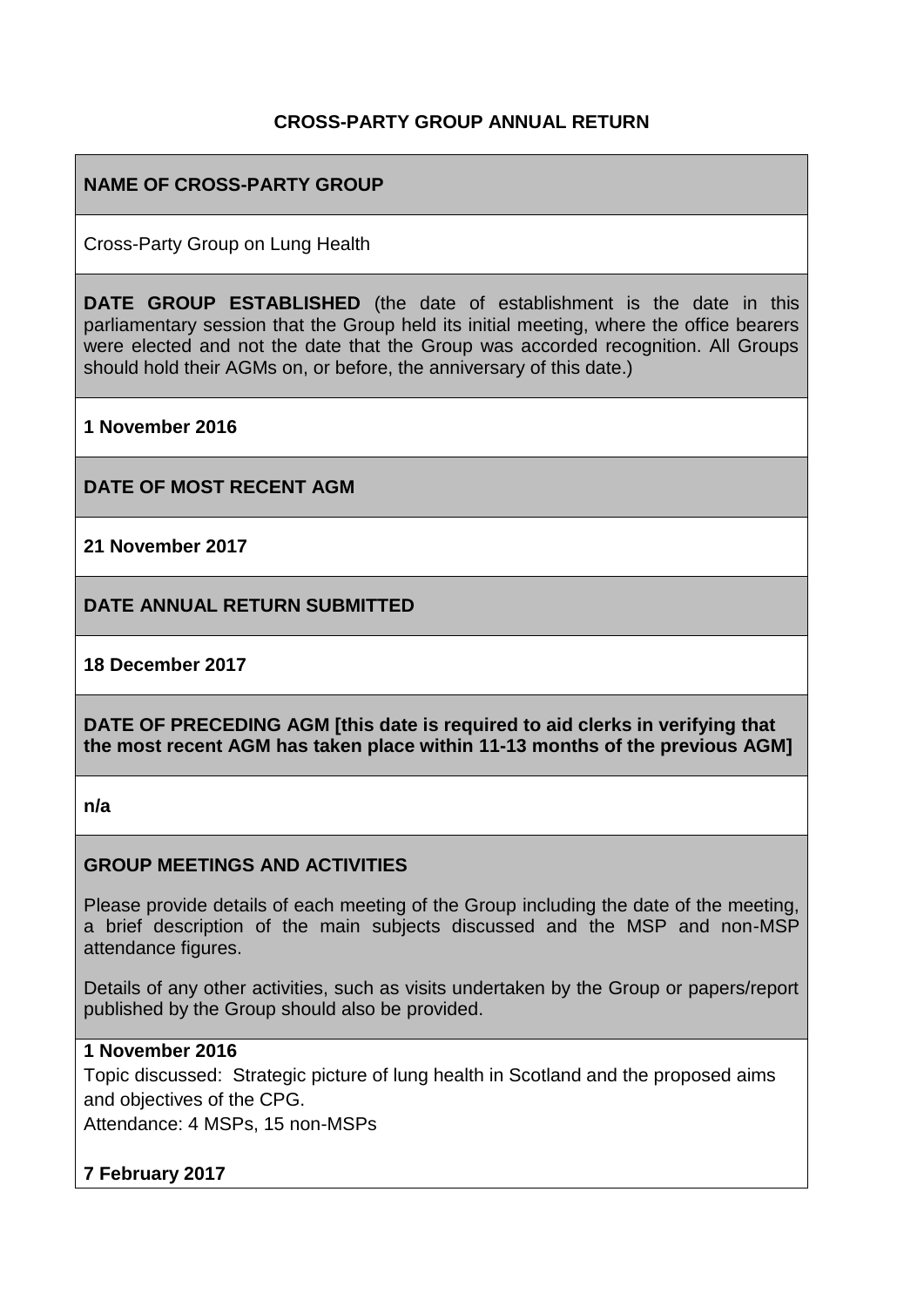Topic discussed: Prevention and Protection Speaker: Dr Tom Fardon - occupational health and lung disease, and the impact of poor environmental conditions on lung health Attendance: 3 MSPs, 26 non-MSPs

#### **19 September 2017**

Topic discussed: Coordination and consistency of service provision. Speakers: Dr George Chalmers: Idiopathic Pulmonary Fibrosis services in Scotland; Mostyn Tuckwell – living with Bronchiectasis; Jill Adams – Pulmonary Rehabilitation in **Scotland** Attendance: 2 MSPs, 21 non-MSPs

**15 November 2017** Parliamentary Reception to highlight World COPD Day

## **MSP MEMBERS OF THE GROUP**

Please provide names and party designation of all MSP members of the Group.

Emma Harper MSP, SNP

Anas Sarwar MSP, Labour

Mark Ruskell MSP, Green

Alex Cole-Hamilton MSP, Liberal Democrat

Alexander Stewart MSP, Scottish Conservative and Unionist

Rachael Hamilton MSP, Scottish Conservative and Unionist

## **NON-MSP MEMBERS OF THE GROUP**

For organisational members please provide only the name of the organisation, it is not necessary to provide the name(s) of individuals who may represent the organisation at meetings of the Group.

| <b>Individuals</b> | <b>Julie Roberts</b><br><b>Colin Brett</b>                                                                                |
|--------------------|---------------------------------------------------------------------------------------------------------------------------|
| Organisations      | <b>British Lung Foundation (Scotland)</b><br><b>Chest Heart &amp; Stroke Scotland</b><br>Asthma UK<br><b>ASH Scotland</b> |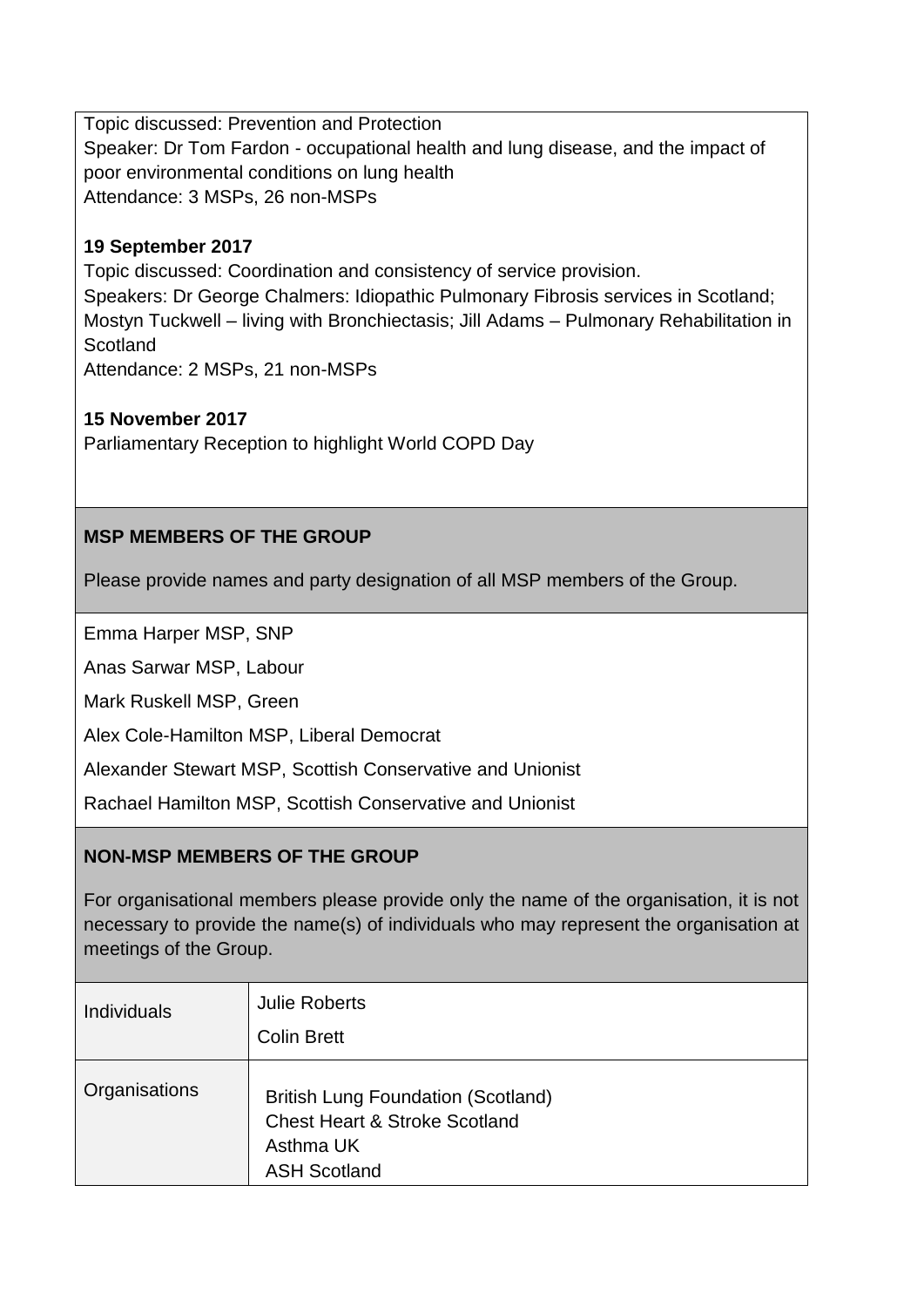| <b>National Advisory Group for Respiratory</b><br><b>Managed Clinical Networks</b><br><b>Community Pharmacy Scotland</b><br><b>NHS Highlands</b><br><b>Glasgow Royal Infirmary</b><br>NHS Greater Glasgow and Clyde<br>Breathe Easy Clackmannanshire (BLF<br>Scotland)<br>Breathe Easy Kirkcaldy (BLF Scotland)<br>The Braveheart Association (Falkirk<br><b>Community Hospital)</b><br>Royal Infirmary Edinburgh<br>Golden Jubilee National Hospital<br>University of the West of Scotland<br><b>NHS Dumfries and Galloway</b><br><b>Clydeside Action Against Asbestos</b><br><b>West of Scotland Paediatric Complex</b><br><b>Respiratory (WoSCoR) Network</b><br>Victoria Hospital, Kirkcaldy<br>'Breathtakers' Action for Bronchiectasis<br>John MacDougall Mesothelioma Trust<br><b>Pfizer UK</b><br><b>Cystic Fibrosis Trust</b><br>Teva UK<br><b>Action for Pulmonary Fibrosis</b><br><b>NHS Fife</b><br><b>BREATH</b> project<br>AstraZeneca |  |
|------------------------------------------------------------------------------------------------------------------------------------------------------------------------------------------------------------------------------------------------------------------------------------------------------------------------------------------------------------------------------------------------------------------------------------------------------------------------------------------------------------------------------------------------------------------------------------------------------------------------------------------------------------------------------------------------------------------------------------------------------------------------------------------------------------------------------------------------------------------------------------------------------------------------------------------------------|--|
|                                                                                                                                                                                                                                                                                                                                                                                                                                                                                                                                                                                                                                                                                                                                                                                                                                                                                                                                                      |  |
|                                                                                                                                                                                                                                                                                                                                                                                                                                                                                                                                                                                                                                                                                                                                                                                                                                                                                                                                                      |  |
|                                                                                                                                                                                                                                                                                                                                                                                                                                                                                                                                                                                                                                                                                                                                                                                                                                                                                                                                                      |  |
|                                                                                                                                                                                                                                                                                                                                                                                                                                                                                                                                                                                                                                                                                                                                                                                                                                                                                                                                                      |  |
|                                                                                                                                                                                                                                                                                                                                                                                                                                                                                                                                                                                                                                                                                                                                                                                                                                                                                                                                                      |  |
|                                                                                                                                                                                                                                                                                                                                                                                                                                                                                                                                                                                                                                                                                                                                                                                                                                                                                                                                                      |  |
|                                                                                                                                                                                                                                                                                                                                                                                                                                                                                                                                                                                                                                                                                                                                                                                                                                                                                                                                                      |  |
|                                                                                                                                                                                                                                                                                                                                                                                                                                                                                                                                                                                                                                                                                                                                                                                                                                                                                                                                                      |  |
|                                                                                                                                                                                                                                                                                                                                                                                                                                                                                                                                                                                                                                                                                                                                                                                                                                                                                                                                                      |  |
|                                                                                                                                                                                                                                                                                                                                                                                                                                                                                                                                                                                                                                                                                                                                                                                                                                                                                                                                                      |  |
|                                                                                                                                                                                                                                                                                                                                                                                                                                                                                                                                                                                                                                                                                                                                                                                                                                                                                                                                                      |  |
|                                                                                                                                                                                                                                                                                                                                                                                                                                                                                                                                                                                                                                                                                                                                                                                                                                                                                                                                                      |  |
|                                                                                                                                                                                                                                                                                                                                                                                                                                                                                                                                                                                                                                                                                                                                                                                                                                                                                                                                                      |  |
|                                                                                                                                                                                                                                                                                                                                                                                                                                                                                                                                                                                                                                                                                                                                                                                                                                                                                                                                                      |  |
|                                                                                                                                                                                                                                                                                                                                                                                                                                                                                                                                                                                                                                                                                                                                                                                                                                                                                                                                                      |  |
|                                                                                                                                                                                                                                                                                                                                                                                                                                                                                                                                                                                                                                                                                                                                                                                                                                                                                                                                                      |  |
|                                                                                                                                                                                                                                                                                                                                                                                                                                                                                                                                                                                                                                                                                                                                                                                                                                                                                                                                                      |  |
|                                                                                                                                                                                                                                                                                                                                                                                                                                                                                                                                                                                                                                                                                                                                                                                                                                                                                                                                                      |  |
|                                                                                                                                                                                                                                                                                                                                                                                                                                                                                                                                                                                                                                                                                                                                                                                                                                                                                                                                                      |  |
|                                                                                                                                                                                                                                                                                                                                                                                                                                                                                                                                                                                                                                                                                                                                                                                                                                                                                                                                                      |  |
|                                                                                                                                                                                                                                                                                                                                                                                                                                                                                                                                                                                                                                                                                                                                                                                                                                                                                                                                                      |  |
|                                                                                                                                                                                                                                                                                                                                                                                                                                                                                                                                                                                                                                                                                                                                                                                                                                                                                                                                                      |  |
|                                                                                                                                                                                                                                                                                                                                                                                                                                                                                                                                                                                                                                                                                                                                                                                                                                                                                                                                                      |  |
|                                                                                                                                                                                                                                                                                                                                                                                                                                                                                                                                                                                                                                                                                                                                                                                                                                                                                                                                                      |  |
|                                                                                                                                                                                                                                                                                                                                                                                                                                                                                                                                                                                                                                                                                                                                                                                                                                                                                                                                                      |  |
|                                                                                                                                                                                                                                                                                                                                                                                                                                                                                                                                                                                                                                                                                                                                                                                                                                                                                                                                                      |  |
|                                                                                                                                                                                                                                                                                                                                                                                                                                                                                                                                                                                                                                                                                                                                                                                                                                                                                                                                                      |  |
|                                                                                                                                                                                                                                                                                                                                                                                                                                                                                                                                                                                                                                                                                                                                                                                                                                                                                                                                                      |  |
|                                                                                                                                                                                                                                                                                                                                                                                                                                                                                                                                                                                                                                                                                                                                                                                                                                                                                                                                                      |  |

## **GROUP OFFICE BEARERS**

Please provide names for all office bearers. The minimum requirement is that two of the office bearers are MSPs and one of these is Convener – beyond this it is a matter for the Group to decide upon the office bearers it wishes to have. It is permissible to have more than one individual elected to each office, for example, co-conveners or multiple deputy conveners.

| Convener               | Emma Harper MSP                                         |
|------------------------|---------------------------------------------------------|
| <b>Deputy Convener</b> | <b>Mark Ruskell MSP</b><br><b>Alexander Stewart MSP</b> |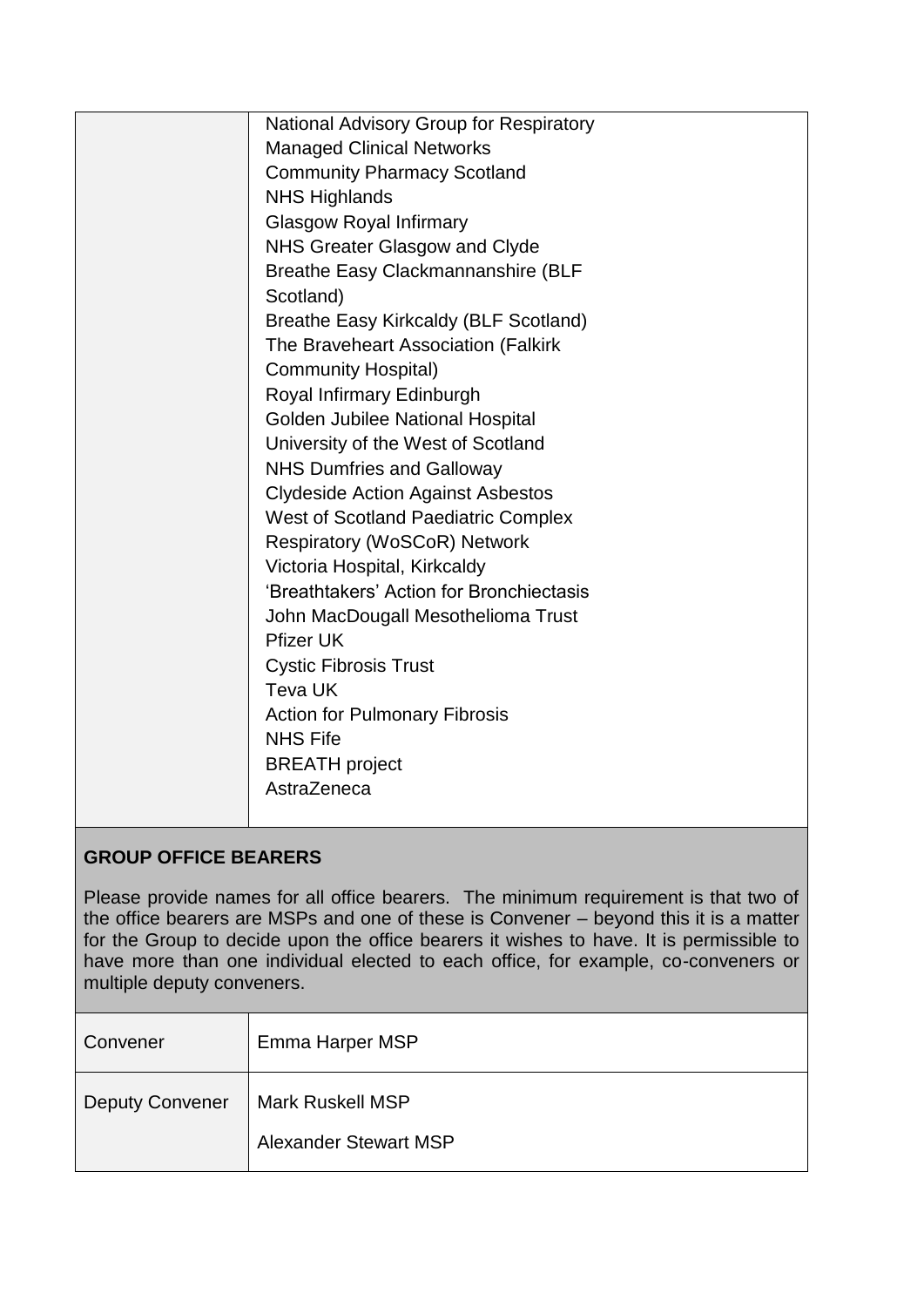| Secretary                                                                                                                                                                                                                                                                                                       | <b>Chest Heart &amp; Stroke Scotland</b>                                   |  |
|-----------------------------------------------------------------------------------------------------------------------------------------------------------------------------------------------------------------------------------------------------------------------------------------------------------------|----------------------------------------------------------------------------|--|
|                                                                                                                                                                                                                                                                                                                 | <b>British Lung Foundation Scotland</b>                                    |  |
| Treasurer                                                                                                                                                                                                                                                                                                       |                                                                            |  |
| FINANCIAL BENEFITS OR OTHER BENEFITS RECEIVED BY THE GROUP                                                                                                                                                                                                                                                      |                                                                            |  |
| Please provide details of any financial or material benefit(s) received from a single<br>source in a calendar year which has a value, either singly or cumulatively, of more<br>than £500. This includes donations, gifts, hospitality or visits and material assistance<br>such as secretariat support.        |                                                                            |  |
| Details of material support should include the name of the individual providing support,<br>the value of this support over the year, an estimate of the time spent providing this<br>support and the name of the organisation that this individual is employed by / affiliated<br>to in providing this support. |                                                                            |  |
| Groups should provide details of the date on which the benefit was received, the value<br>of the benefit and a brief description of the benefit.                                                                                                                                                                |                                                                            |  |
| If the Group is not disclosing any financial information please tick the box to confirm<br>that the Group has considered the support received, but concluded it totalled under the<br>threshold for disclosure (£500).                                                                                          |                                                                            |  |
| Material assistance by the Secretariat in supporting operation of the Cross Party<br>Group amounted to:                                                                                                                                                                                                         |                                                                            |  |
| Chest Heart & Stroke Scotland: £400<br>British Lung Foundation: £1,353.35                                                                                                                                                                                                                                       |                                                                            |  |
| In addition, sponsorship of £1500 was provided by Dolby Vivisol for an evening<br>reception on 15 <sup>th</sup> November 2017.                                                                                                                                                                                  |                                                                            |  |
|                                                                                                                                                                                                                                                                                                                 |                                                                            |  |
| <b>SUBSCRIPTION CHARGED BY THE GROUP</b>                                                                                                                                                                                                                                                                        |                                                                            |  |
| subscription is intended to be used.                                                                                                                                                                                                                                                                            | Please provide details of the amount charged and the purpose for which the |  |
| None                                                                                                                                                                                                                                                                                                            |                                                                            |  |

# **CONVENER CONTACT DETAILS**

Name Emma Harper MSP